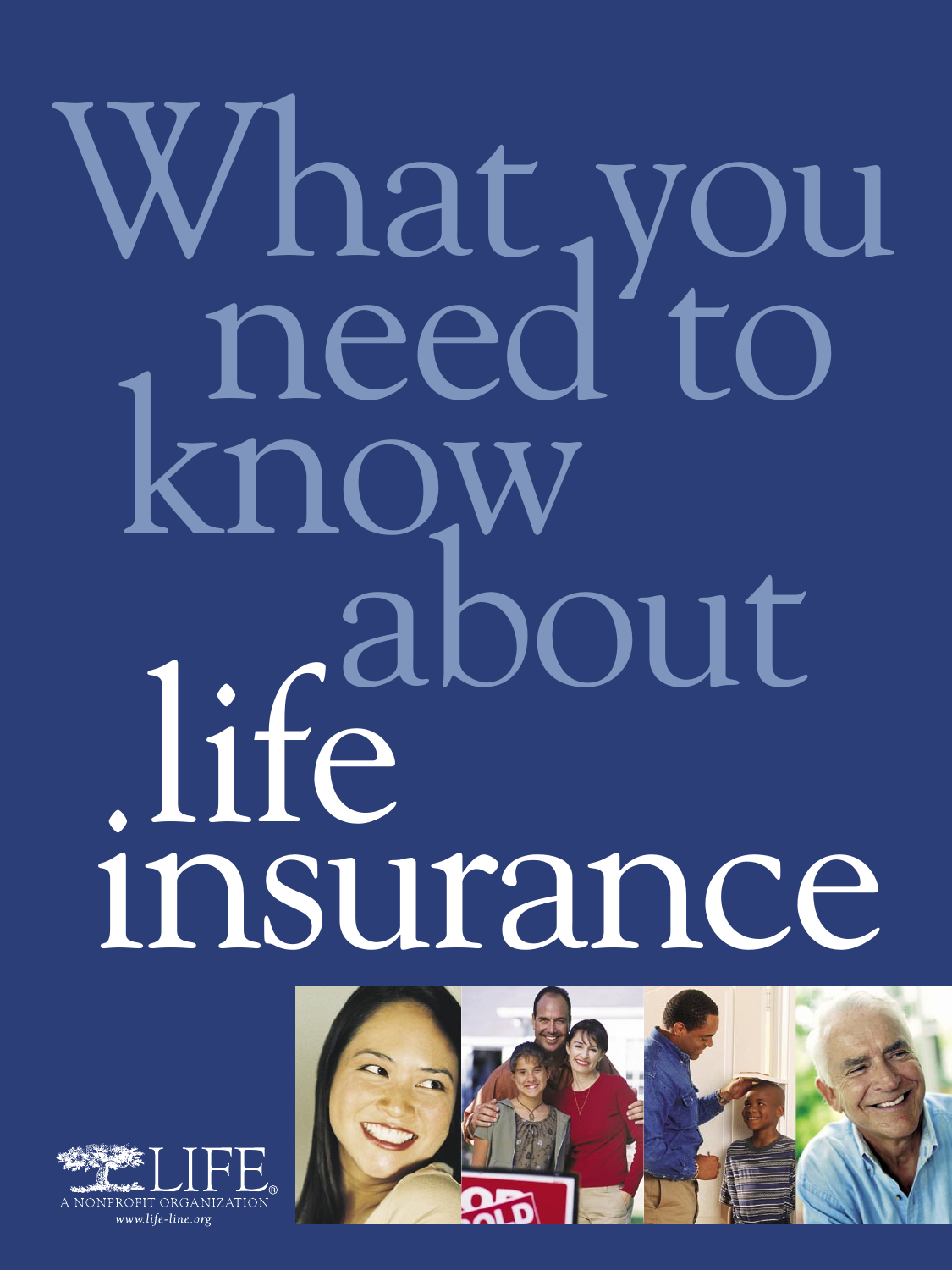# ✓ Chances are, you need<br>life insurance

**ife insurance is a simple answer to a very difficult question: How will my family manage financially when I die? L**

It's a subject no one really wants to think about. But if someone depends on you financially, it's one you cannot avoid.

There are many types of life insurance, but for all of them the bottom line is the same: It pays cash to your loved ones after you die, replacing your income and allowing the financial plans you put in place to continue uninterrupted. Life insurance payments can be used to cover daily living expenses, mortgage payments, outstanding loans, college tuition and other essential expenses. And, importantly, the death benefit proceeds of a life insurance policy are almost never subject to federal income taxes.

If you've worked hard to establish a solid financial framework for your family—investments, home equity, a savings plan, retirement accounts—life insurance is the foundation upon which it all rests. It can guard against the need to make drastic changes to future plans if the unexpected occurs. Certain types of life insurance even have a built-in savings feature that can help you reach asset accumulation goals.

Most Americans need life insurance, and many who already have it might need to update their coverage. This guide will help you sort through your options and show you how to find a plan that's right for you and your family.

#### **Common Excuses That Shouldn't Stop You From Getting the Coverage You Need**

**"It's Too Expensive."**  Not having any or enough life insurance coverage could be more costly to your family.

**"I Haven't Gotten Around to It."** There are no guarantees in life, so don't procrastinate.

**"I Prefer to Put My Money Elsewhere."**  This might work if you're sure you're going to live a nice long life.

#### **"I Worry About Making the Wrong Decision."**

A qualified insurance professional can answer all your questions and guide you through the buying process.

**"The Coverage I Have Through My Employer Is Sufficient."**  Typically, employers provide a modest amount of coverage, and you can't take it with you when you leave your job.



This brochure is a service of the Life and Health Insurance Foundation for Education, a nonprofit organization dedicated to helping consumers make smart insurance decisions to safeguard their families' A NONFROFIT ORGANIZATION financial futures. Learn more at www.life-line.org. © 2006 LIFE. All Rights Reserved.



#### **DON'T HAVE LIFE INSURANCE? You're not alone.**



Sources: Life and Health Insurance Foundation for Education; LIMRA International.

policy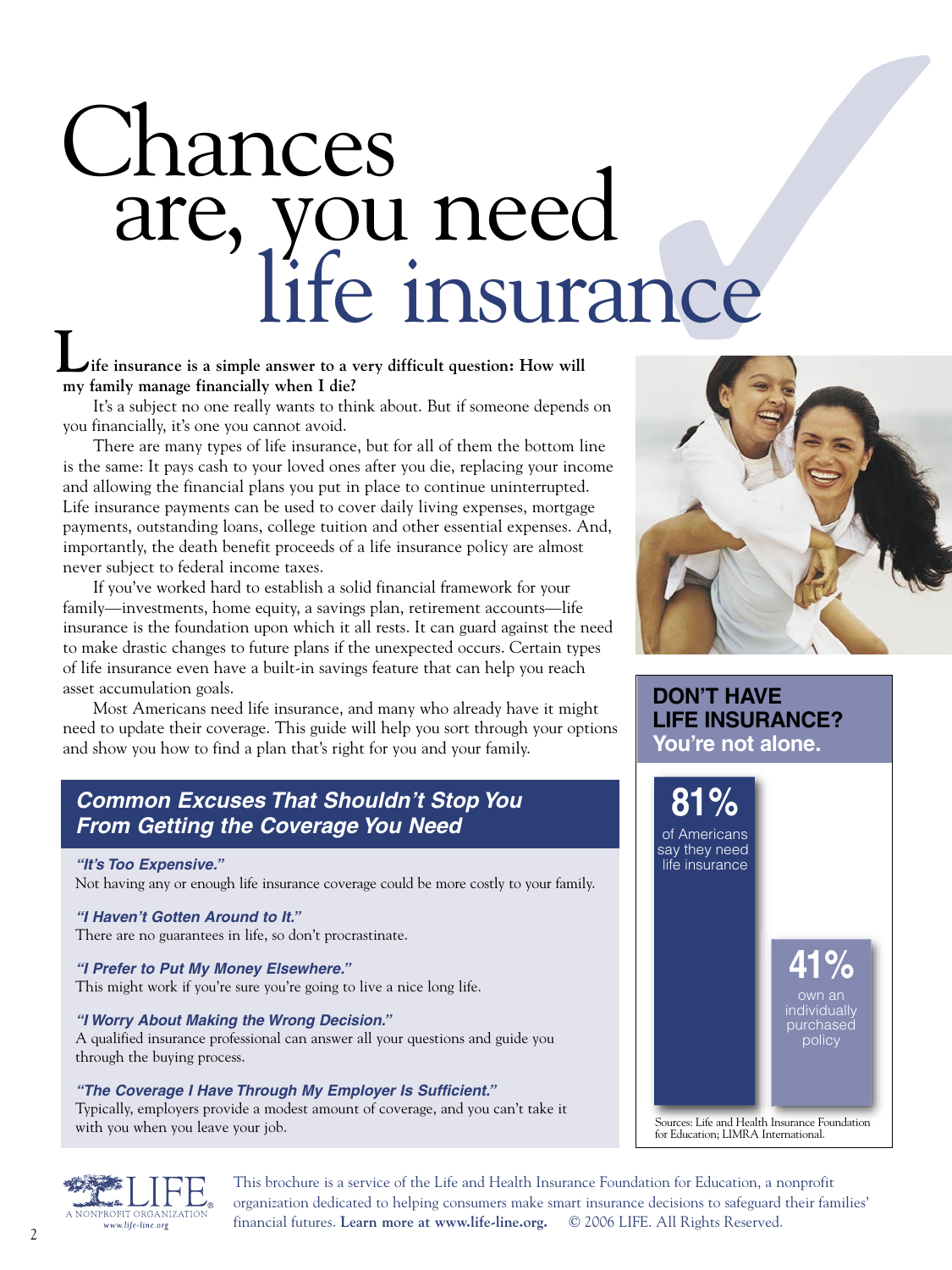### Insuring the times of your life

 **f someone would suffer financially upon your death, you need life insurance.** Here are some examples of specific life stages or life events that could trigger the need for life insurance. **I**

#### **Married or Getting Married**



Most families depend on two incomes to make ends meet. If you died suddenly, would your spouse have enough money to cover your funeral costs,

credit card balances, outstanding loans and daily living expenses?

#### **A Parent or About to Become One**

Raising a child is arguably the most rewarding thing a person can do in life. But it's also one of the most expensive. If you died tomorrow, would your spouse have the financial wherewithal to provide your children with the



always dreamed they'd have? From diapers to diplomas, would there be enough income to pay for day care, a college education and

opportunities you

everything in between? Even parents who don't work outside the home need life insurance because they provide services that would be expensive to replace, such as child care, transportation and household chores. And what about single parents? They need life insurance more than anyone because their children rely on them for everything.

#### **A Homeowner**

If you're like most people, your home is your most significant financial asset. Life insurance can protect your investment and spare your family the disruption of being forced to find a new, less expensive place to live. Plus, it can provide the funds needed to help family members maintain the lifestyle to which they're accustomed.



#### **Changing Jobs**

If you've recently been promoted or changed jobs, it's a good time to re-evaluate your life insurance coverage. Why? You might not realize it, but when your income rises, your spending tends to rise, too. Updating your life insurance coverage can help ensure that your family would be able to maintain its new and improved lifestyle if something were to happen to you.

#### **Retired or Planning for Retirement**

If your children are on their own and your mortgage is paid off, you might feel your need for life insurance has passed. But if you died today, your spouse could outlive you by 10, 20 or

30 years. It's certainly possible nowadays. Would your spouse have to make drastic lifestyle adjustments to make ends meet? Adequate life insurance coverage can





help widows and widowers avoid financial struggles in retirement.

#### **Single**

Most single people don't have a pressing need for life insurance because



depends on them financially. But there are exceptions. If you're providing financial support for aging parents or siblings, or if you're carrying significant debt you

wouldn't want passed on to family members, you should consider life insurance.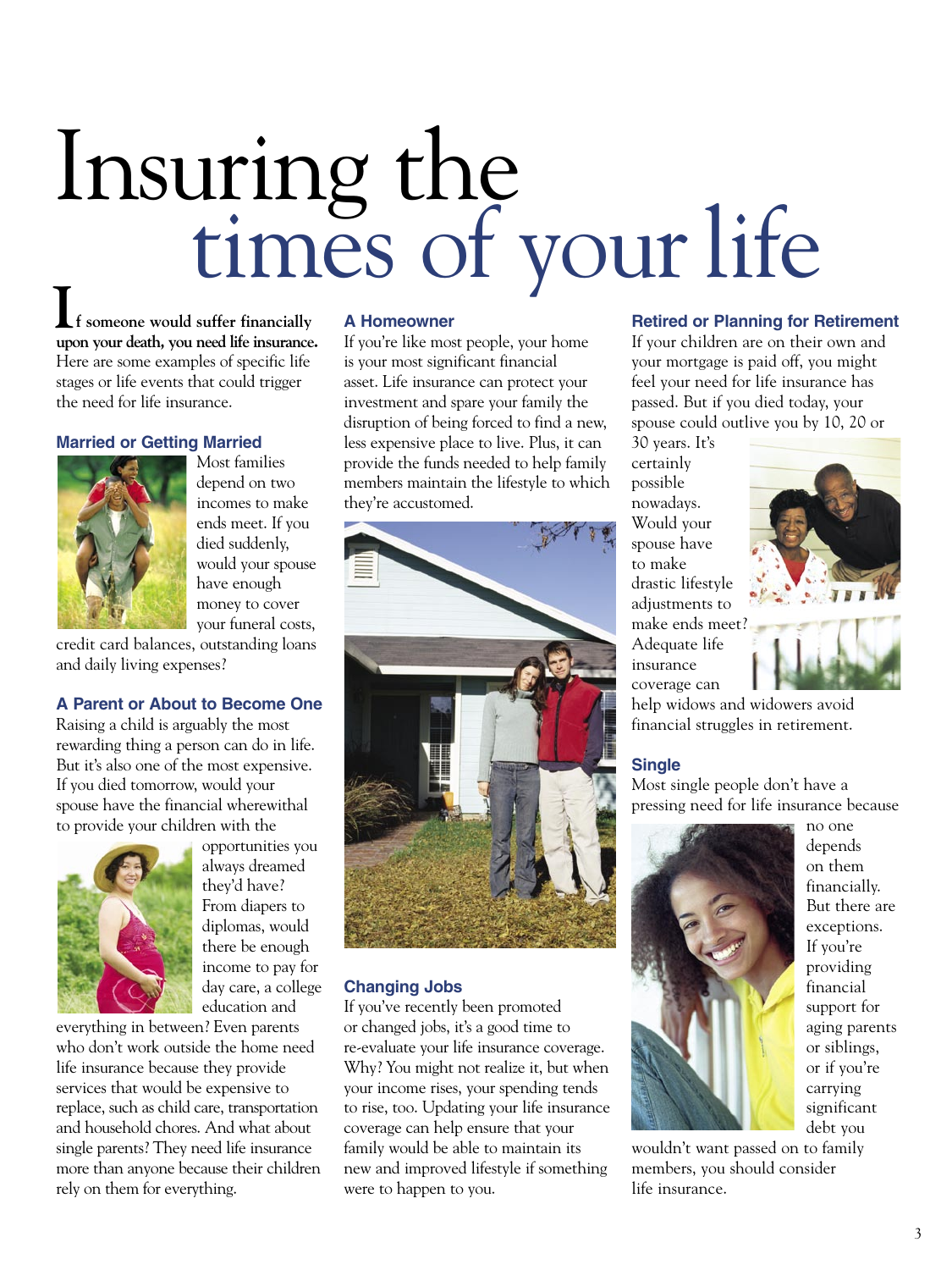# How much<br>do you need?

 **he toughest part of buying life insurance is determining how much you need.** Since everyone's financial circumstances and goals are different, there is no rule of thumb that can tell you with any precision how much to buy. But with a little bit of effort you can come up with a good estimate that takes into account your specific financial situation.

The best way to determine your life insurance needs is to have an insurance professional conduct what's called a Financial Needs Analysis.



Here's how it works. You'll start by gathering all of your personal financial information and estimating what your family members would need after you're gone to meet current and future financial obligations *(see right).*

Next, tally up all of the resources that your surviving family members could draw upon to support themselves. The difference between their needs and the resources in place to meet those needs is your need for additional life insurance *(see below).*

This mathematical equation seems simple enough, but coming up with all the inputs can get tricky. Plus, you'll need to factor in the effects of inflation and assumptions about how much your investments will earn over the long run.

For an estimate that takes all these variables into account, you can visit a variety of insurance needs calculators on the Internet (including one from the nonprofit Life and Health Insurance Foundation for Education at www.life-line.org/lifecalculator). Just remember that online calculators are no substitute for the advice you'll get by meeting with a qualified insurance professional.



#### **How Much Is Enough?**

The average insured adult<br>A merican has roughly \$169,700 in  $\frac{1}{2}$  increase head head buginy  $\frac{1}{2}$  and  $\frac{1}{2}$  in the insurance coverage, or about detailed financial assessment needed financial assessment needed as  $\frac{1}{2}$  $\frac{1}{2}$  four times his or her gross annual income.\* When you consider all the things that life insurance proceeds need to fund and how long the money will be needed, you begin to realize that your true need for coverage is often 10, 15 or even 20 American has roughly \$169,700 in times your gross annual income.

#### **At Work Life Insurance Proceeds Can Help Fund Many Types of Expenses** or two times your annual salary. While

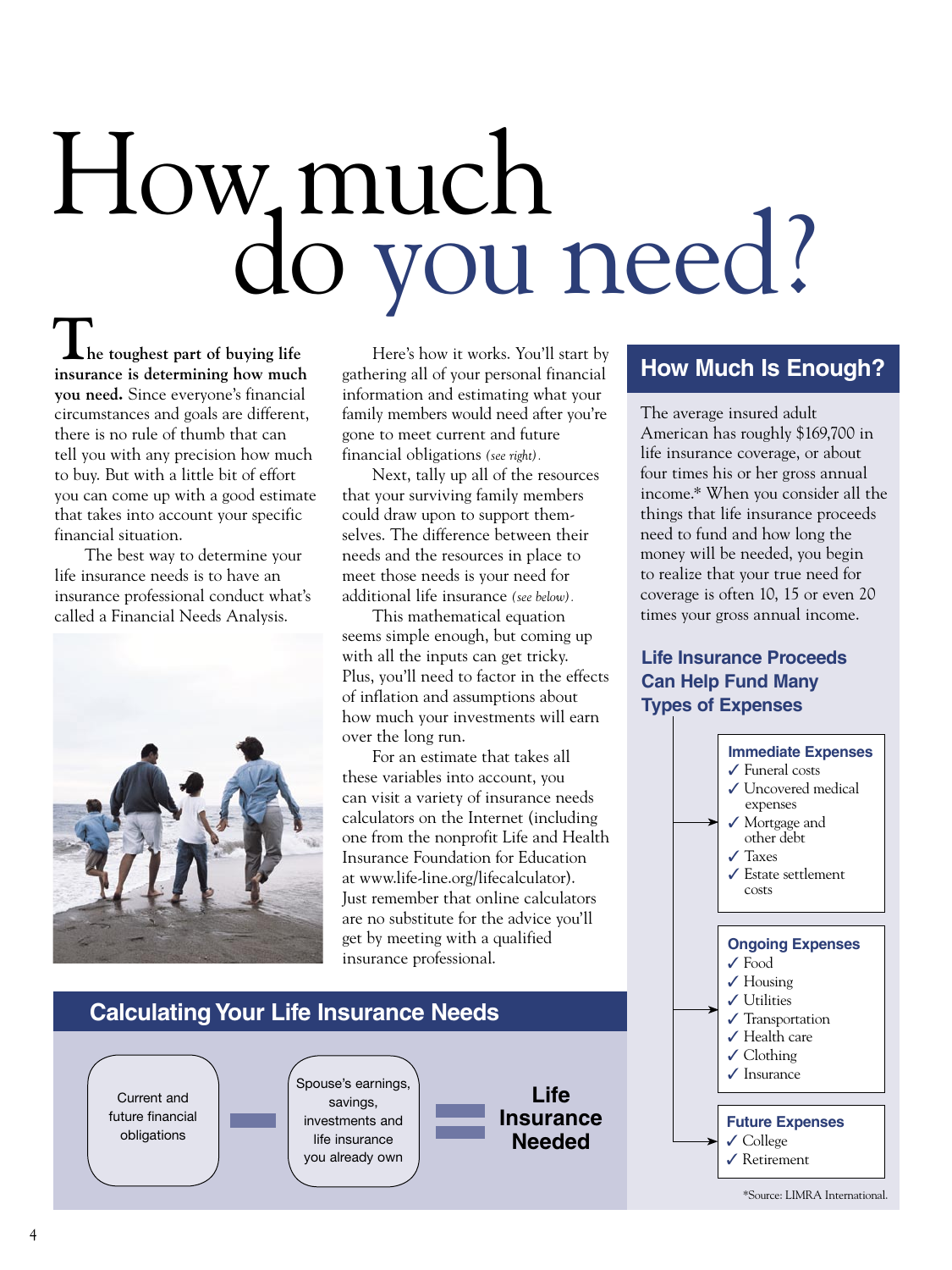# Life insurance needs worksheet

This worksheet can help you get a general sense of how much life insurance you need to protect your family. However, you should consult with a qualified insurance professional before buying any insurance products. The worksheet assumes you died today.

| <b>Income</b>   |                                                                                                                                                                                                   |    |  |  |  |  |
|-----------------|---------------------------------------------------------------------------------------------------------------------------------------------------------------------------------------------------|----|--|--|--|--|
| 1.              | Total annual income your family would need if you died today<br>What your family needs, before taxes, to maintain its current standard of living<br>(Typically between 60% - 75% of total income) | \$ |  |  |  |  |
| 2.              | Annual income your family would receive from other sources<br>Spouse's earnings (Social Security may be available)                                                                                | \$ |  |  |  |  |
| 3.              | Income to be replaced - Subtract line 2 from line 1                                                                                                                                               | \$ |  |  |  |  |
| 4.              | Capital needed for income - Multiply line 3 by appropriate factor in Table A                                                                                                                      | \$ |  |  |  |  |
| <b>Expenses</b> |                                                                                                                                                                                                   |    |  |  |  |  |
| 5.              | Funeral and other final expenses<br>Typically the greater of \$15,000 or 4% of your estate                                                                                                        | \$ |  |  |  |  |
| 6.              | Mortgage and other outstanding debts<br>Include mortgage balance, credit card debt, car loans, etc.                                                                                               | \$ |  |  |  |  |
| 7.              | College costs for each child, in today's dollars<br>2005-2006 average 4-year costs: Private \$125,256; Public \$58,114 <sup>1</sup>                                                               | \$ |  |  |  |  |
| 8.              | Capital needed for college - Multiply line 7 by the appropriate factor in Table B                                                                                                                 | \$ |  |  |  |  |
| 9.              | Total capital required - Add lines 4, 5, 6 and 8                                                                                                                                                  | \$ |  |  |  |  |
| <b>Assets</b>   |                                                                                                                                                                                                   |    |  |  |  |  |
| 10.             | Savings and investments<br>Bank accounts, money market accounts, CDs, stocks, bonds, mutual funds, etc.                                                                                           | \$ |  |  |  |  |
| 11.             | <b>Retirement savings</b><br>$IRAs, 401(k)s, Keoghs, pension and profit-sharing plans$                                                                                                            | \$ |  |  |  |  |
| 12.             | Present amount of life insurance<br>Include group insurance as well as insurance purchased on your own                                                                                            | \$ |  |  |  |  |
| 13.             | Total income-producing assets - Add lines 10, 11 and 12                                                                                                                                           | \$ |  |  |  |  |
| 14.             | Life insurance needed - Subtract line 13 from line 9                                                                                                                                              | \$ |  |  |  |  |

| <b>Table A</b>         |        | <b>Table B</b>          |        |
|------------------------|--------|-------------------------|--------|
| Years income<br>needed | Factor | Years before<br>college | Factor |
| 10                     | 8.8    | 5                       | .85    |
| 15                     | 12.4   |                         |        |
| 20                     | 15.4   | 10                      | .74    |
| 25                     | 18.1   |                         |        |
| 30                     | 20.4   | 15                      | .64    |
| 35                     | 22.4   |                         |        |
| 40                     | 24.1   | 20                      | .56    |

j

**Prefer to Use an Online Calculator?**

☛ Visit the nonprofit LIFE Foundation's life insurance needs calculator at **www.life-line.org/lifecalculator**. It will ask you for similar inputs and will even allow you to vary certain assumptions like the investment rate of return and inflation rate.

**Important note:** Inflation is assumed to be 3%. The rate of return on investments is assumed to be 6%. Changing either or both of these assumptions would change the results. **1***Annual Survey of Colleges,* **The College Board, 2006**.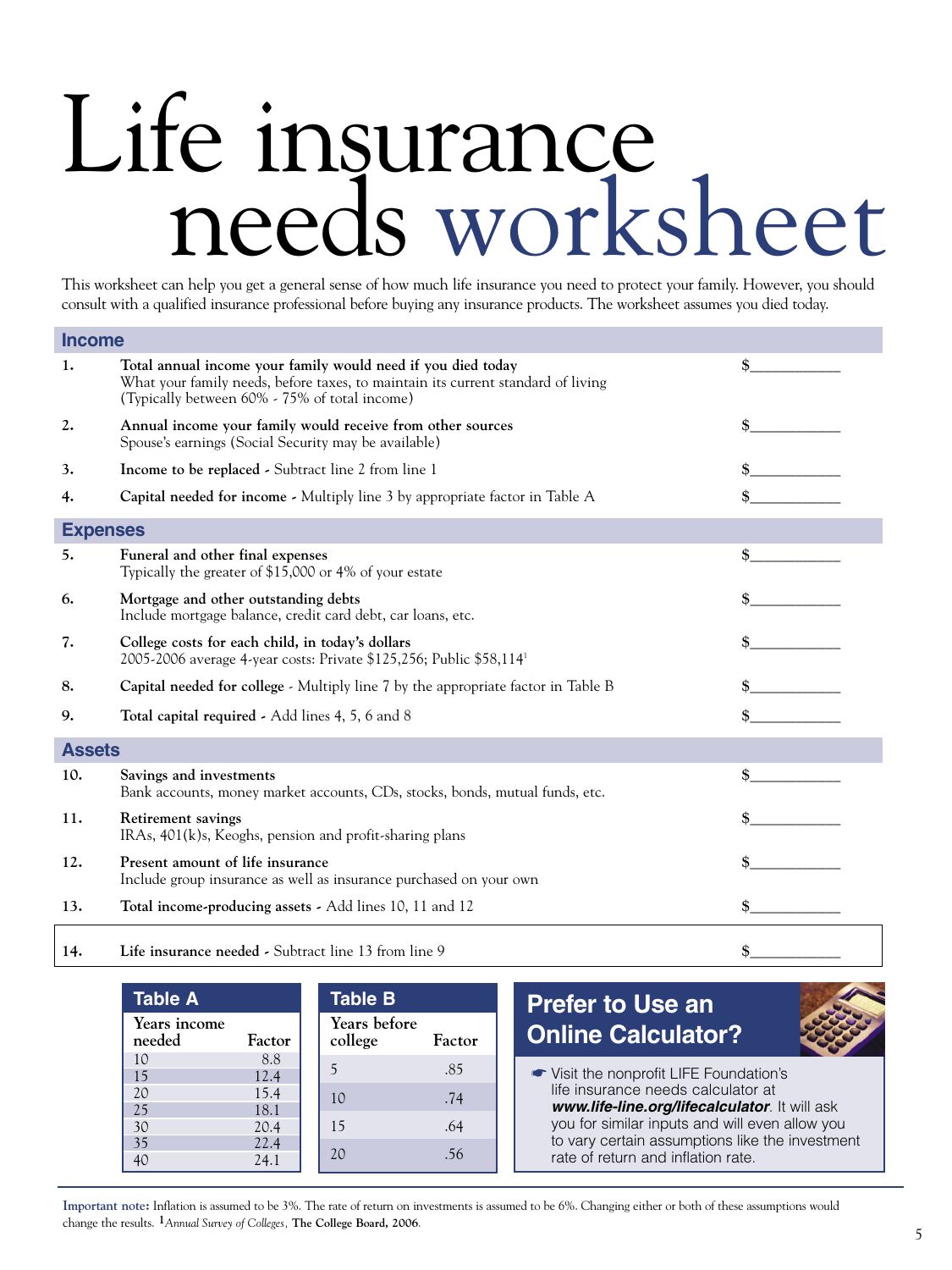## What kind should you buy?

 **he most basic feature of a life insurance policy is the death benefit: the lump-sum payment your beneficiaries would receive if you die.** It's the core reason to own life insurance—but not the only one. Some types of life insurance offer other features that might play an important role in your financial game plan, such as the ability to accumulate cash value that grows over time.

#### **Term Insurance**

Life insurance that pays only a death benefit is called term insurance. It provides protection for a specific period of time the "term"—and is designed for temporary circumstances. It makes the most sense when your need for coverage will disappear at some point, such as when your children

graduate from college or when a debt is paid off. The most common term policies provide coverage for 20 years, but they can run the gamut from one-year policies to terms of 30 years or even longer. Typically, term insurance offers the greatest amount of coverage for the lowest initial premium and is a good choice for young families on a tight budget.

#### **Permanent Insurance**

Permanent insurance offers lifelong protection, and you can accumulate cash value on a tax-deferred basis. This cash account can be used for a variety of purposes, from helping you out of a tight financial spot, to providing funds to take advantage of an opportunity, to supplementing your retirement income. The downside? Initial premiums are considerably higher than what you would pay for a term policy with the same face amount.

#### **T Term or Permanent**

|                       | <b>Term</b>                                                                                                                             | <b>Permanent</b>                                                                            |
|-----------------------|-----------------------------------------------------------------------------------------------------------------------------------------|---------------------------------------------------------------------------------------------|
| Length of<br>coverage | A specified term, typically<br>20 years.                                                                                                | Until age 100 or later, as long<br>as premiums are paid.                                    |
| <b>Premiums</b>       | Based on your age and<br>health, but typically lower<br>than those of permanent<br>insurance.                                           | Initially higher than term<br>premiums, but often level<br>for life.                        |
| Cash value            | None.                                                                                                                                   | Accumulates over time on a<br>tax-deferred basis.                                           |
| Key advantage         | Typically offers the highest<br>death benefit for the lowest<br>cost.                                                                   | Offers lifelong protection and<br>tax-deferred savings.                                     |
| Key disadvantage      | Any number of factors (age,<br>health status, etc.) could<br>make it too expensive to<br>continue coverage after the<br>"term" expires. | Initially larger premiums could<br>make it difficult to buy amount<br>of protection needed. |

 Permanent insurance falls into four main categories. **Whole life** is the simplest and most common option. Premiums remain fixed for life, and the death benefit and rate of return on your cash value are guaranteed. With **variable life**, you can seek potentially better returns by allocating your fixed premiums among stocks, bonds and guaranteed-return accounts. **Universal life** offers the flexibility of varying the amount of your premium payments. It also offers the certainty of a guaranteed minimum death benefit as long as your premiums are sufficient to sustain it. If you do not maintain those minimum premiums, your death benefit can be reduced. **Variable universal life** premium payments are also adjustable after the first one, subject to the minimum needed to keep the policy in force, and you can allocate them among investments that offer varying degrees of risk and reward.

#### **Features Unique to Permanent Insurance**

#### **Access to Cash**

A policy's cash value can be surrendered, in total or in part, for cash that can be put toward important uses like a child's education, a business opportunity or supplemental retirement income. Also, you can borrow from your insurer at favorable rates without credit checks or other restrictions—and use the cash value as collateral.

#### **Flexibility**

If you need to stop paying premiums, the cash value can keep your insurance protection in force for a period of time.

#### **Guaranteed Coverage**

As long as you pay your premiums, you'll have the coverage for life and won't need to worry about being unable to afford coverage if your health deteriorates.

#### **Stable Premiums**

With many types of permanent insurance, premiums will remain constant or stable over your lifetime. With term insurance, premiums will increase substantially as you age.

#### **Tax Advantages**

Cash value accumulates on a tax-deferred basis, just like assets in most retirement and college savings plans.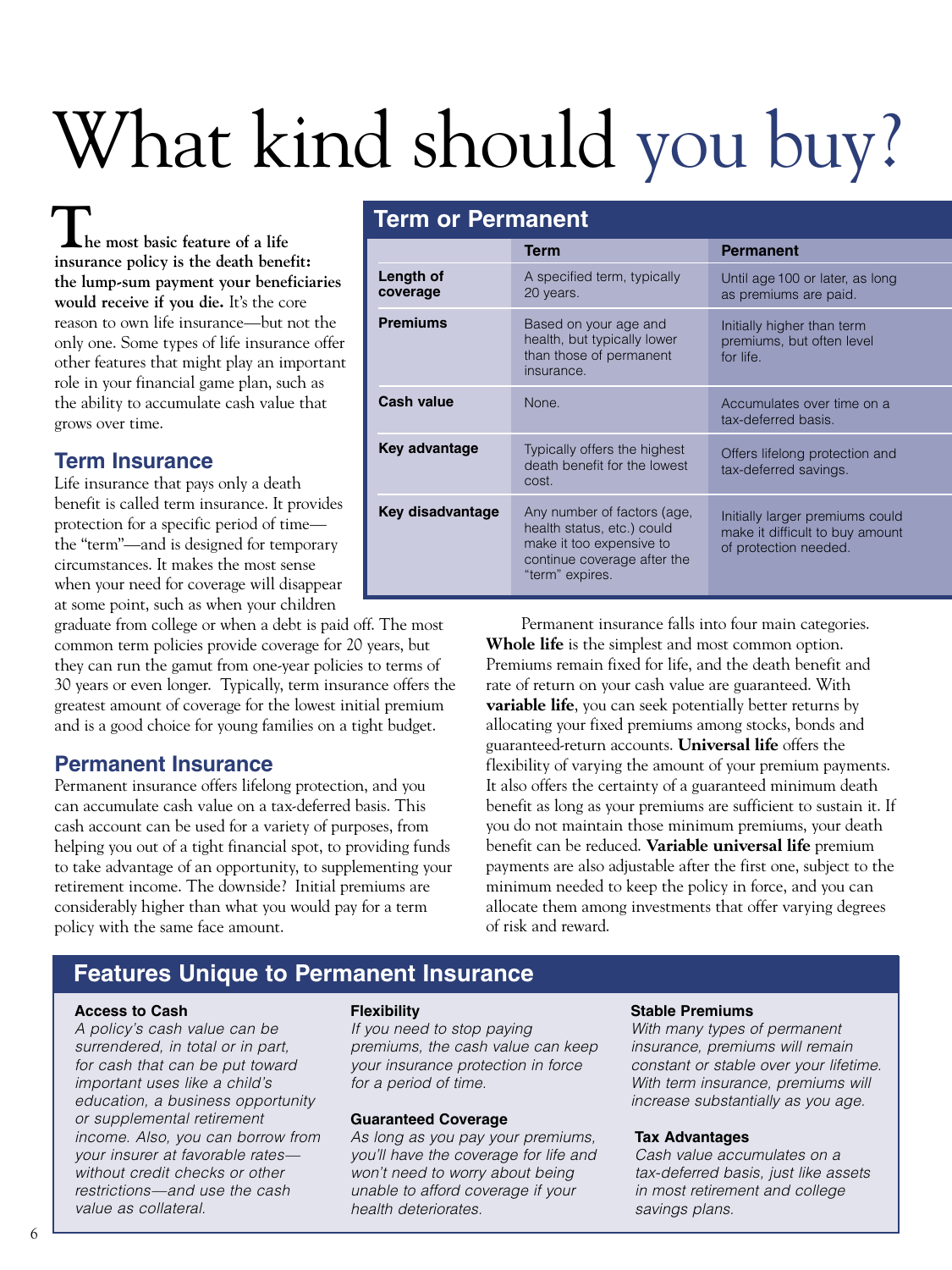# Ways to buy<br>life insurant life insurance

#### **Through an Insurance Professional**

Most people need help conducting the kind of detailed financial assessment needed to determine how much life insurance to buy. That's why they usually turn to a qualified insurance professional, a licensed expert who knows the right questions to ask to determine how much and what kind of insurance is right for you.

#### **At Work**

Many workplace benefits packages include an employer-paid basic life insurance benefit, often equal to one or two times your annual salary. While it's nice to have, it might not be enough to cover your needs and you typically can't take it with you. If you want additional coverage, you may be able to purchase it through your employer, or you can buy it on your own.

#### **Direct Purchasing**

You can purchase coverage via the Internet, over the phone or by mail. The better services, however, won't allow you to complete the purchasing process until you've spoken with a qualified insurance professional. Buying through a service where the onus is entirely on you to figure out which policy is right for you only makes sense when you're very confident that you know what you need. Also, keep in mind that typically only term insurance is available through direct-buying channels.

#### **Smart Buying Tips**

**Don't rush into a decision.** Make sure you fully understand any policy you are considering.

You have a "free look" period of 10 to 30 days after your purchase, during which time you can change your mind. Use the time to carefully read over your policy.

**When you replace one policy with another you incur new costs and fees.** That's why, generally speaking, it's in your best interest to keep a policy you already have and add on to your insurance protection instead of replacing an existing policy. If you do decide to cancel a policy, contact the original agent or company first to make sure you fully understand the financial ramifications.

**If you have a concern or complaint, start with your insurance professional, who can often troubleshoot problems for you.** If you're still dissatisfied, most state insurance departments have a consumer affairs division that handles complaints, or you can contact your insurance company's customer service division.

**Review your coverage every few years,** or when changes occur, such as purchasing a home or having children. An insurance professional can help you make sure your coverage is always aligned with your needs.

#### **How to Find the Right Insurance Professional**

- ☛ **Get referrals from friends,** relatives or a trusted advisor, such as a lawyer or accountant.
- ☛ **Interview at least two insurance professionals** to establish a basis for comparison.
- ☛ **Find out about specialties** to make sure the insurance professional is an expert in the advice and products you need.
- ☛ **Ask about education and training**. Professional designations, such as Chartered Life Underwriter (CLU), Chartered Financial Consultant (ChFC) and Certified Financial Planner (CFP®), indicate the insurance professional has completed advanced training courses and is serious about professional growth and development.
- ☛ **Work with an insurance professional** who is a member of a professional association such as the National Association of Insurance and Financial Advisors, which means he or she adheres to a stringent code of ethics.